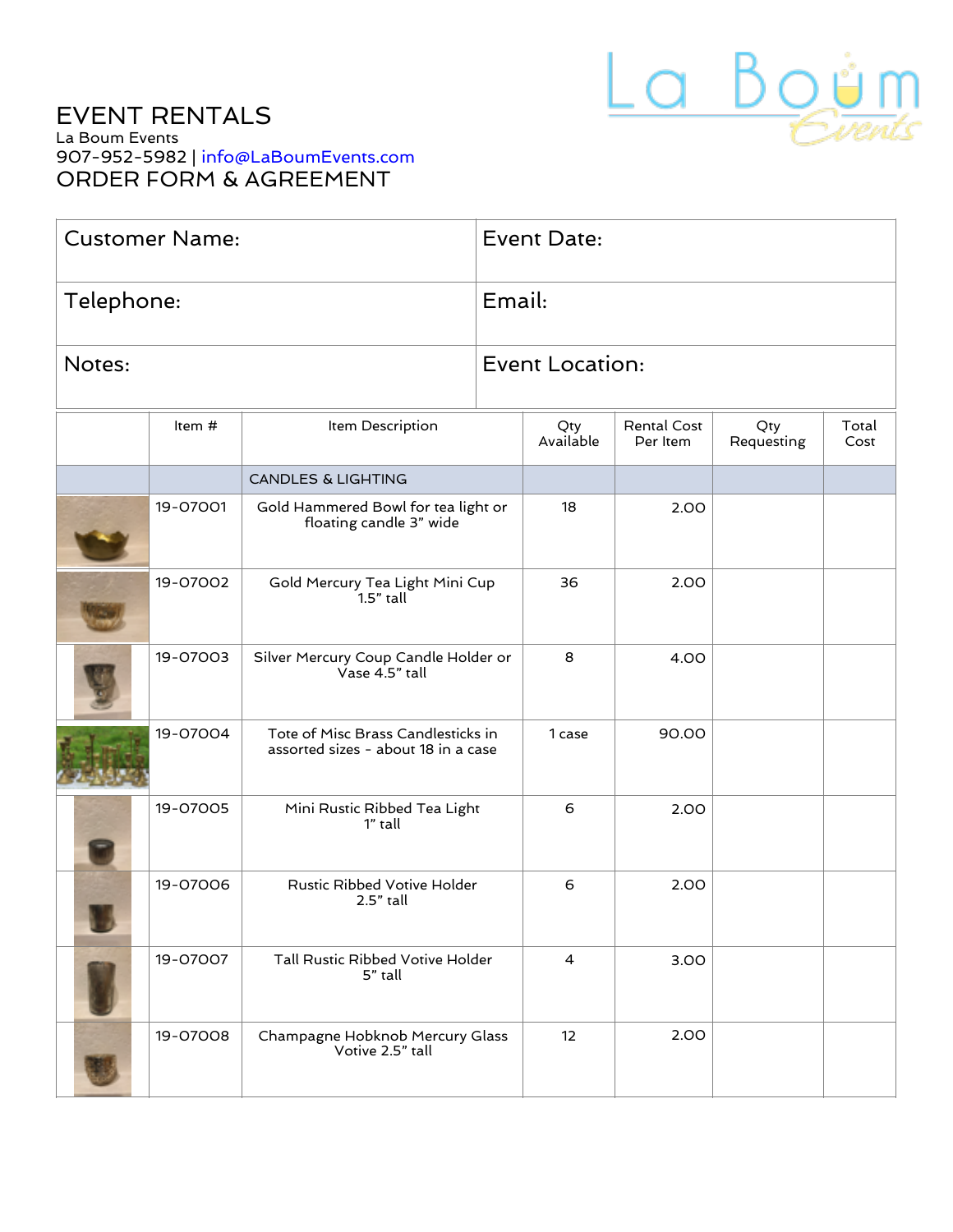| Item#    | Item Description                                                                                                                                                                                                        | Qty<br>Available | Rental Cost<br>Per Item | Qty<br>Requesting | Total<br>Cost |
|----------|-------------------------------------------------------------------------------------------------------------------------------------------------------------------------------------------------------------------------|------------------|-------------------------|-------------------|---------------|
| 19-07009 | Clear Cut Glass Votives Vintage Style<br>3" tall                                                                                                                                                                        | 16               | 2.00                    |                   |               |
| 19-07010 | Gold Cut Glass Votives Vintage Style<br>3"                                                                                                                                                                              | 12               | 2.00                    |                   |               |
| 19-07011 | Mini Silver Mercury Hobknob Coup                                                                                                                                                                                        | 18               | 2.00                    |                   |               |
| 17-05077 | Case of Square Mercury Glass Tea<br>Light Holders<br>30 in a case                                                                                                                                                       | 1 case           | 50.00                   |                   |               |
| 17-05078 | Case of Round Mercury Glass Votive<br>Holders<br>26 in a case                                                                                                                                                           | 1 case           | 50.00                   |                   |               |
| 17-05088 | Case of Clear Glass Votive Holders,<br>18 in a case                                                                                                                                                                     | 4 cases          | 18.00                   |                   |               |
| 18-07003 | Case of Clear Glass Tea Light Holders,<br>thick wall 24 to a case                                                                                                                                                       | 1 case           | 24                      |                   |               |
| 17-05059 | XL Clear Glass Cylinder - 24"<br>use a vase, candle holder or pillar                                                                                                                                                    | 2                | 25.00                   |                   |               |
| 17-05060 | XL Flameless Pillar Candle<br>12"h                                                                                                                                                                                      | 8                | 15.00                   |                   |               |
| 17-07012 | Assorted clear glass cylinder candle<br>holders, real wax pillar candles and<br>flameless candles. Size range from tea<br>lights to 24" T pillars, about 15-20<br>pillar candles with about 50 tea lights<br>or votives | Made to<br>Order | 350.00                  |                   |               |
| 17-09036 | Café Lights - Round Edison Bulb Style,<br>with green strand                                                                                                                                                             |                  | 8.00                    |                   |               |
| 17-09037 | Café Lights - Round Edison Bulb Style,<br>with white strand                                                                                                                                                             | 24 strands       | 8.00                    |                   |               |
| 17-09038 | Café Lights - Round Edison Bulb Style,<br>with brown strand                                                                                                                                                             |                  | 8.00                    |                   |               |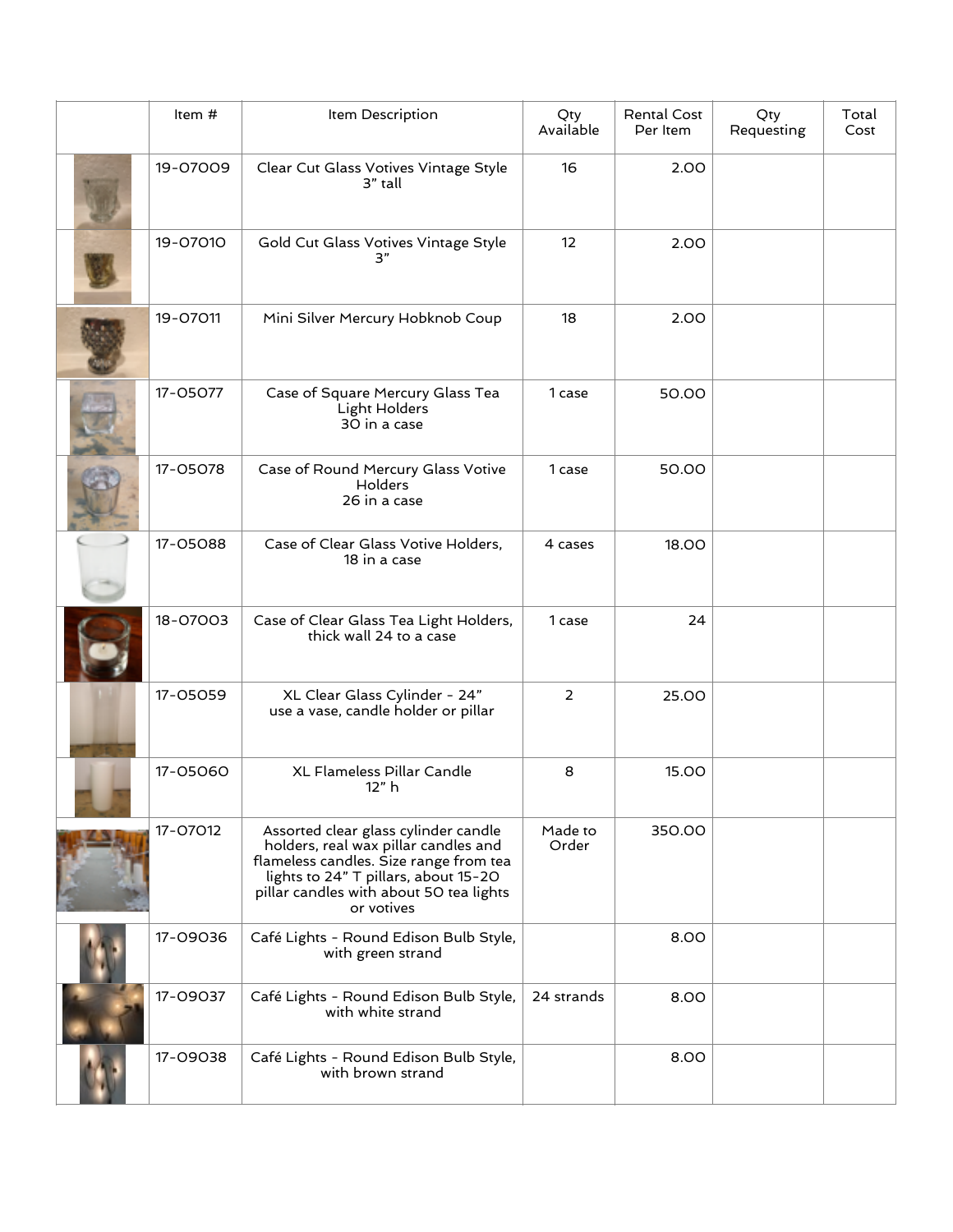| Item #                                     | Item Description                                                                                    | Qty<br>Available | <b>Rental Cost</b><br>Per Item | Qty<br>Requesting | Total<br>Cost |
|--------------------------------------------|-----------------------------------------------------------------------------------------------------|------------------|--------------------------------|-------------------|---------------|
| 17-05031                                   | Café Lights - Tapered Christmas Bulb<br>Style with green strand                                     | 5                | 8.00                           |                   |               |
| 18-07002                                   | Warm Fairy Lights - yellow hue, battery<br>operated, small tote                                     | 1 case           | 15.00                          |                   |               |
| 17-09035                                   | Pair of Small Vintage Green Morocan<br>Lanterns                                                     | $\mathbf{1}$     | 10.00                          |                   |               |
| 17-05104                                   | Case of Gold Rimmed Geometric<br>Shapes<br>4 sm candle holders, 1 m Cube, 2 L<br>Diamond Geo Shapes |                  | 25.00                          |                   |               |
| 17-05105                                   | Case of Assorted Flamesless Votives &<br>Tea Lights                                                 | 2 cases          | 10.00                          |                   |               |
| 17-05082                                   | Marquee Lighted Arrow                                                                               | $\mathbf{1}$     | 5.00                           |                   |               |
| 17-05083<br>Large Wood Terrarium / Lantern |                                                                                                     | 1                | 15.00                          |                   |               |
|                                            | ARBORS, BACKDROPS &<br><b>FURNITURE</b>                                                             |                  |                                |                   |               |
| 17-05019                                   | Wine Barrel                                                                                         | 4                | 100.00                         |                   |               |
| 17-05020                                   | Wine Barrel Bar - 2 barrels and a top                                                               |                  | 325.00                         |                   |               |
| 17-05009                                   | Glass Top Table with Risers<br>table, glass top & risers                                            | 1                | 150.00                         |                   |               |
| 17-05011                                   | 3 Piece Plush White Carpet<br>for aisle runner or area rug<br>each 11' x 4'                         | 1 set            | 150.00                         |                   |               |
| 17-05013                                   | Vintage Door Screen<br>two vintage doors hinged together                                            | 1                | 100.00                         |                   |               |
| 17-05003                                   | Dark Stained Wood Arbor<br>8'x9' arbor                                                              | 1                | 150.00                         |                   |               |
| 17-05018                                   | Wood Cable Reel                                                                                     | $\overline{2}$   | 100.00                         |                   |               |
| 17-05021                                   | Basic Square Arbor Frame                                                                            | 1                | 250.00                         |                   |               |
| 17-09017                                   | Small Dusty Pink Love Seat                                                                          | 1                | \$250.00                       |                   |               |
| 17-09018                                   | Large Glass Beveled Mirror                                                                          | 1                | \$35.00                        |                   |               |
| 17-09044                                   | Pair of Clear Ghost Chairs                                                                          | 2 pairs          | 40.00                          |                   |               |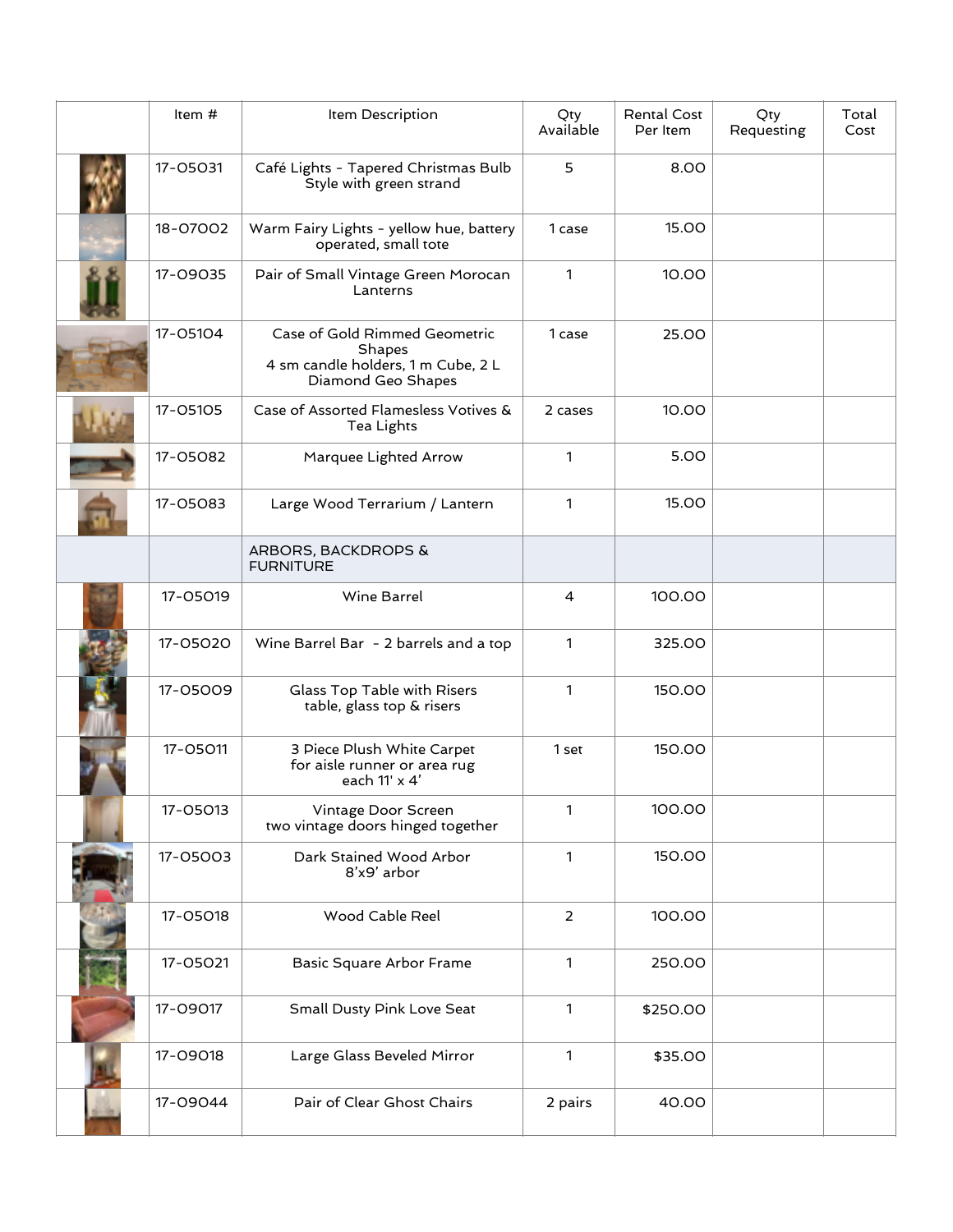| Item #                                                                               | Item Description                                                                                                   | Qty<br>Available | <b>Rental Cost</b><br>Per Item | Qty<br>Requesting | Total<br>Cost |
|--------------------------------------------------------------------------------------|--------------------------------------------------------------------------------------------------------------------|------------------|--------------------------------|-------------------|---------------|
| 17-09046                                                                             | Pair of Brass Wire End Tables                                                                                      | 1 pair           | 30.00                          |                   |               |
| 17-09045                                                                             | Rattan Side Table                                                                                                  | 1                | 20.00                          |                   |               |
| 17-05040                                                                             | Red Flyer Wagon                                                                                                    | 1                | 35.00                          |                   |               |
|                                                                                      | CENTERPIECES, VASES,<br>& FLORAL ITEMS                                                                             |                  |                                |                   |               |
| 17-05002                                                                             | Genuine Crystal Chain - Rent by the<br>foot *LBE Exclusive Item                                                    | Any              | 3.00                           |                   |               |
| 17-05025                                                                             | Assorted Faux Manzanita Branches<br>silver, champagne and sparkling brown                                          | 6                | 5.00                           |                   |               |
| 17-05041                                                                             | Natural Moss & Wood Centerpiece -<br>Small<br>*design service required                                             | In stock         | 15.00                          |                   |               |
| 17-05042<br>Natural Moss & Wood Centerpiece -<br>Large<br>*design service required   |                                                                                                                    | In stock         | starting at<br>55.00           |                   |               |
| 17-05043                                                                             | Live Butterfly Centerpieces<br>*design service required                                                            | In stock         | starting at<br>150.00          |                   |               |
| 17-09028<br>Assorted Small Vintage Glass Bottles,<br>rented by the case (23 bottles) |                                                                                                                    | 1 cases          | \$20.00                        |                   |               |
| 17-09040                                                                             | Case of Assorted 1" Wood Slices<br>about 12 in a case                                                              | 1 case           | 25.00                          |                   |               |
| 17-05108                                                                             | Case of Assorted Wood Rounds<br>varying from about 3" to 6" tall                                                   | 1 case           | 25.00                          |                   |               |
|                                                                                      | LIVE BUTTERFLIES                                                                                                   |                  |                                |                   |               |
| 17-05123                                                                             | "Just Right" Butterfly Release - 50<br>Painted Ladies                                                              | Any              | 350.00                         |                   |               |
| 17-05124                                                                             | "Go Grand" Butterfly Release - 100<br><b>Painted Ladies</b>                                                        | Any              | 500.00                         |                   |               |
| 17-05043                                                                             | Live Butterfly Centerpieces<br>*Designer services                                                                  | Made to<br>Order | starting at<br>150.00          |                   |               |
|                                                                                      | <b>DISPLAY PIECES &amp; SIGNAGE</b>                                                                                |                  |                                |                   |               |
| 17-05057                                                                             | Basic Menu Card - 4" x 11"<br>basic design printed on card stock<br>upgrades available<br>*design service required | Made to<br>Order | 2.00                           |                   |               |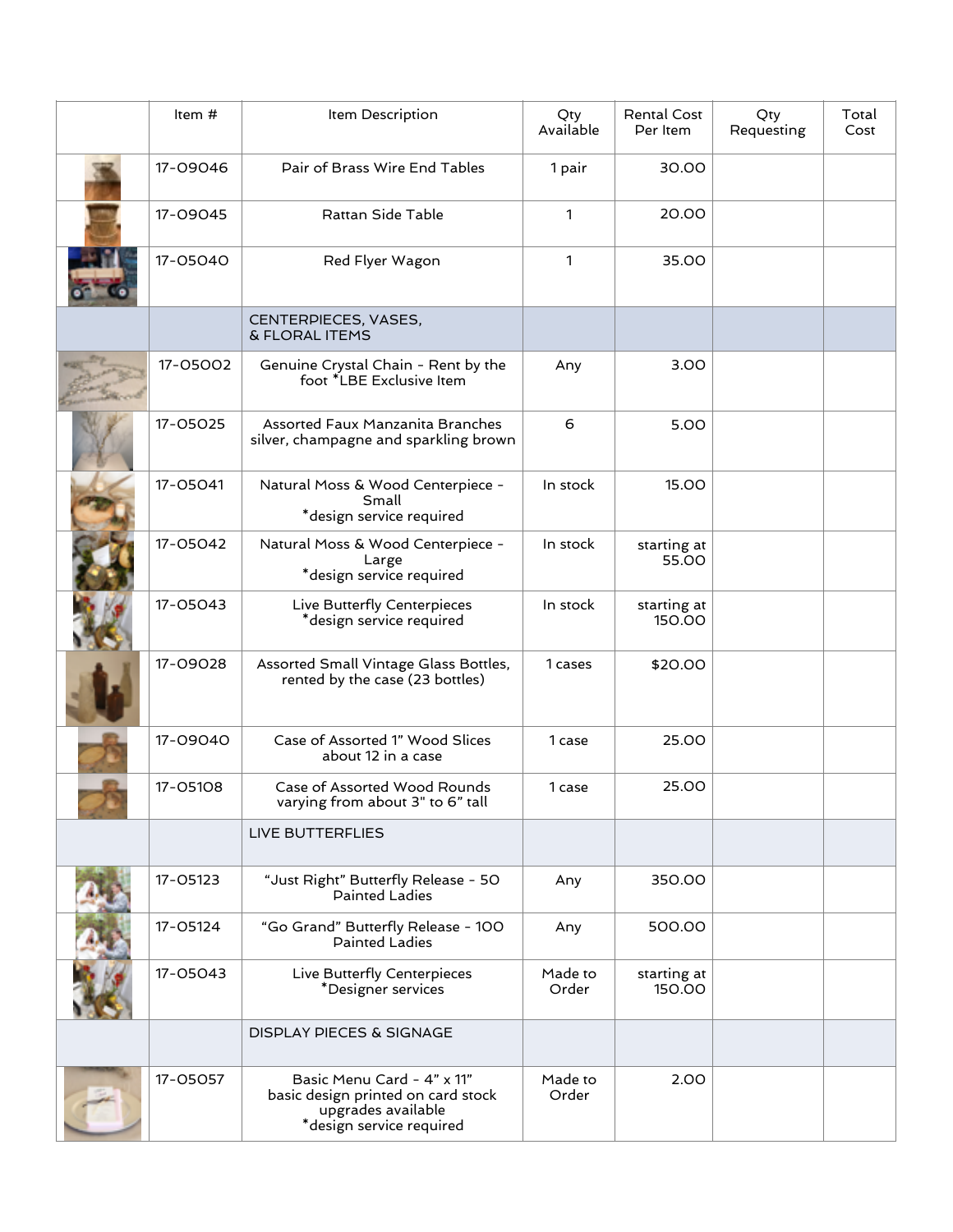| Item #                      | Item Description                                                                                    | Qty<br>Available | Rental Cost<br>Per Item | Qty<br>Requesting | Total<br>Cost |
|-----------------------------|-----------------------------------------------------------------------------------------------------|------------------|-------------------------|-------------------|---------------|
| 17-05038                    | Large Chalkboard w/ Silver Frame                                                                    | 1                | 10.00                   |                   |               |
| 17-05027<br>White Wood Tray |                                                                                                     | $\mathbf{1}$     | 8.00                    |                   |               |
| 17-05023                    | <b>Assorted Metallic Frames</b><br>four frames in a set (gold & silver)                             | $1$ (set)        | 10.00                   |                   |               |
| 17-05029                    | <b>Assorted Wood Blocks</b><br>Set of five                                                          | 1 set            | 5.00                    |                   |               |
| 17-05032                    | Small Metal Envelope with Easel                                                                     | $\mathbf{1}$     | 4.00                    |                   |               |
| 17-09021                    | Gold Chair Signs "Mr" & "Mrs"                                                                       | $1$ (set)        | 25.00                   |                   |               |
| 17-05089                    | Case of Name Card Holders - Wine<br>Cork, 100 to a case                                             | 1 case           | 50.00                   |                   |               |
| 17-05090                    | Set of Silver Ball Table Number or<br>Label Holders                                                 |                  | 1.00                    |                   |               |
| 17-05091                    | Pair of Table Top Wood Easel Sign<br>Holder                                                         | 1 pair           | 5.00                    |                   |               |
| 17-05092                    | Set of Mini Easel Label or Name Card<br>Holders<br>5" H x 3 3/4" W, 26 in a case                    | 1 case           | 20.00                   |                   |               |
| 17-05094                    | Pair of Eiffel Tower Label Holders<br>3 1/4" H x 1"W (at base)                                      | 1 pair           | 3.00                    |                   |               |
| 17-05096                    | Set of Christmas Ornament Label or<br>Name Card Holders<br>12 to a set                              | 1 set            | 10.00                   |                   |               |
| 17-05058                    | <b>Basic Custom Signage</b><br>for card box, guest book, etc.<br>framed or on easel                 | Made to<br>Order | 3.00                    |                   |               |
| 17-05107                    | Hand Painted Wood Signage<br>"Raw Bar", "Hot Cocoa Bar", "Cigar<br>Bar", "Mashtini Bar" & "S'mores" | 5                | 8.00                    |                   |               |
| 17-09002                    | Flip Board Destination Signs<br>(ask about customization)                                           | $\overline{2}$   | \$5.00                  |                   |               |
| 17-09010                    | Small Table Top Wood Spool                                                                          | $\mathbf{1}$     | \$10.00                 |                   |               |
|                             | <b>LINENS &amp; FABRICS</b>                                                                         |                  |                         |                   |               |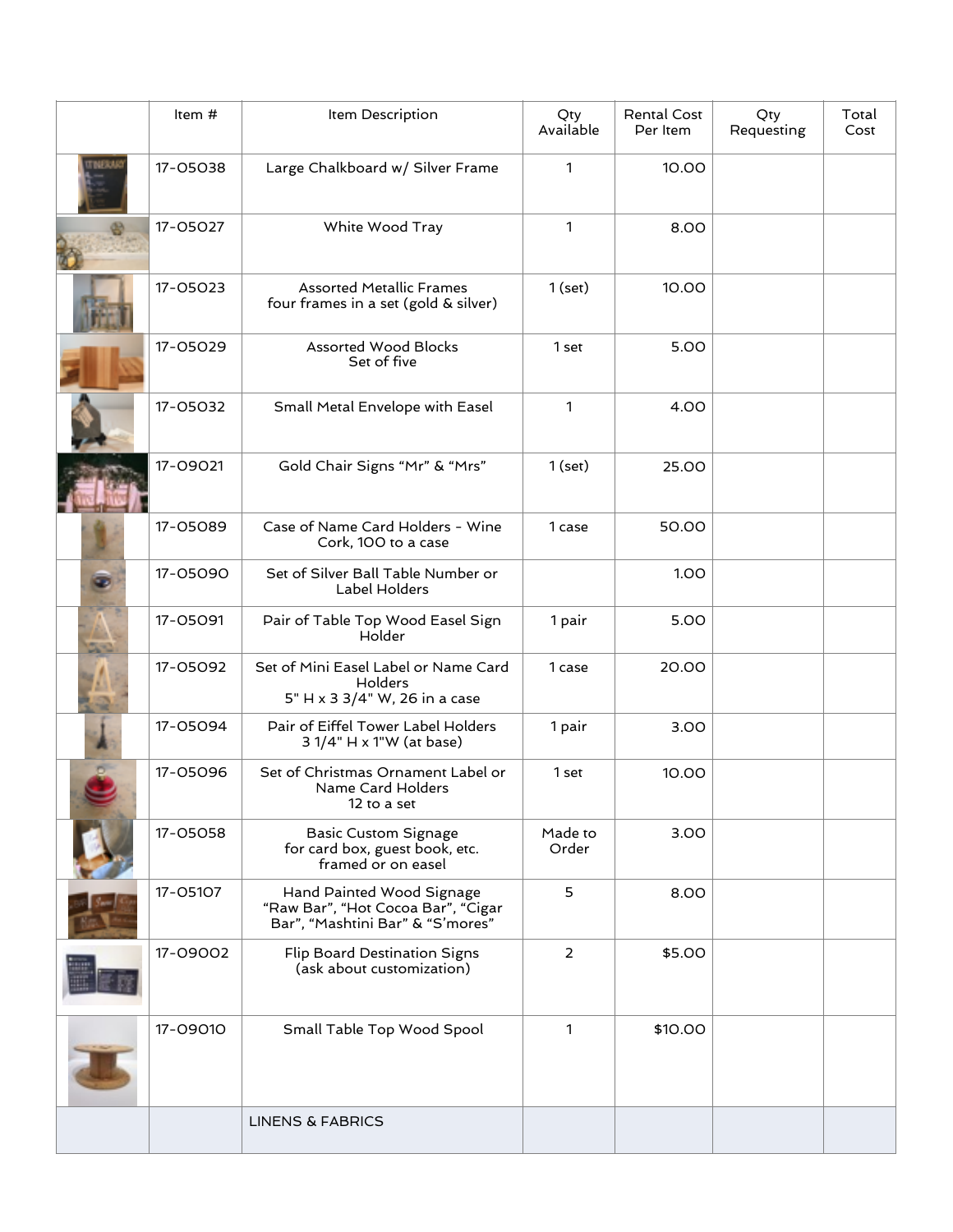| Item #                                                 | Item Description                                                                                           | Qty<br>Available | Rental Cost<br>Per Item     | Qty<br>Requesting | Total<br>Cost |
|--------------------------------------------------------|------------------------------------------------------------------------------------------------------------|------------------|-----------------------------|-------------------|---------------|
| 17-05024                                               | Diamond Cut Menu Band<br>with velcro closure                                                               | 63               | 2.00                        |                   |               |
| 17-09034<br>XL Gold Sequin Table Runners<br>14" x 120" |                                                                                                            | 17               | \$15.00                     |                   |               |
| 17-05006                                               | Champagne Curly Willow Chair Sash<br>Ask about additional colors and<br>amounts                            | 10 <sup>°</sup>  | 1.00                        |                   |               |
| 18-01003                                               | Dupioni Silk Dinner Napkin<br>Available in a variety of colors                                             |                  | Starting at<br>1.5O         |                   |               |
| 18-01002                                               | Poly Dinner Napkin<br>Available in a variety of colors                                                     |                  | Starting at<br>1.00         |                   |               |
| 18-01004                                               | Poly or Dupioni Silk Table cloth<br>6' or 8' banquet, 90"x132" or 90"x156"<br>Variety of colors            |                  | Starting at<br>25.00        |                   |               |
| 18-01005                                               | Poly or Dupioni Silk 5' or 6'<br>round table cloth, 120" & 132"<br>Variety of colors                       |                  | Starting at<br><b>17.00</b> |                   |               |
|                                                        | NON FOOD CONTAINERS                                                                                        |                  |                             |                   |               |
| 17-05061                                               | Assorted Wood Grocery Crates                                                                               | 5                | 5.00                        |                   |               |
| 17-09006                                               | Small Blue Oblong Suitcase                                                                                 | 1                | \$10.00                     |                   |               |
| 17-09025                                               | Large Camel Colored Steamer Trunk<br>with metal and leather accents and<br>wood tray inside *LBE Exclusive | $\mathbf{1}$     | \$40                        |                   |               |
| 17-09026                                               | Medium Pinkish Red Travel Trunk                                                                            | $\mathbf{1}$     | \$25.00                     |                   |               |
|                                                        | Large Antique Copper Metal Tub                                                                             | $\mathbf{1}$     | 35.00                       |                   |               |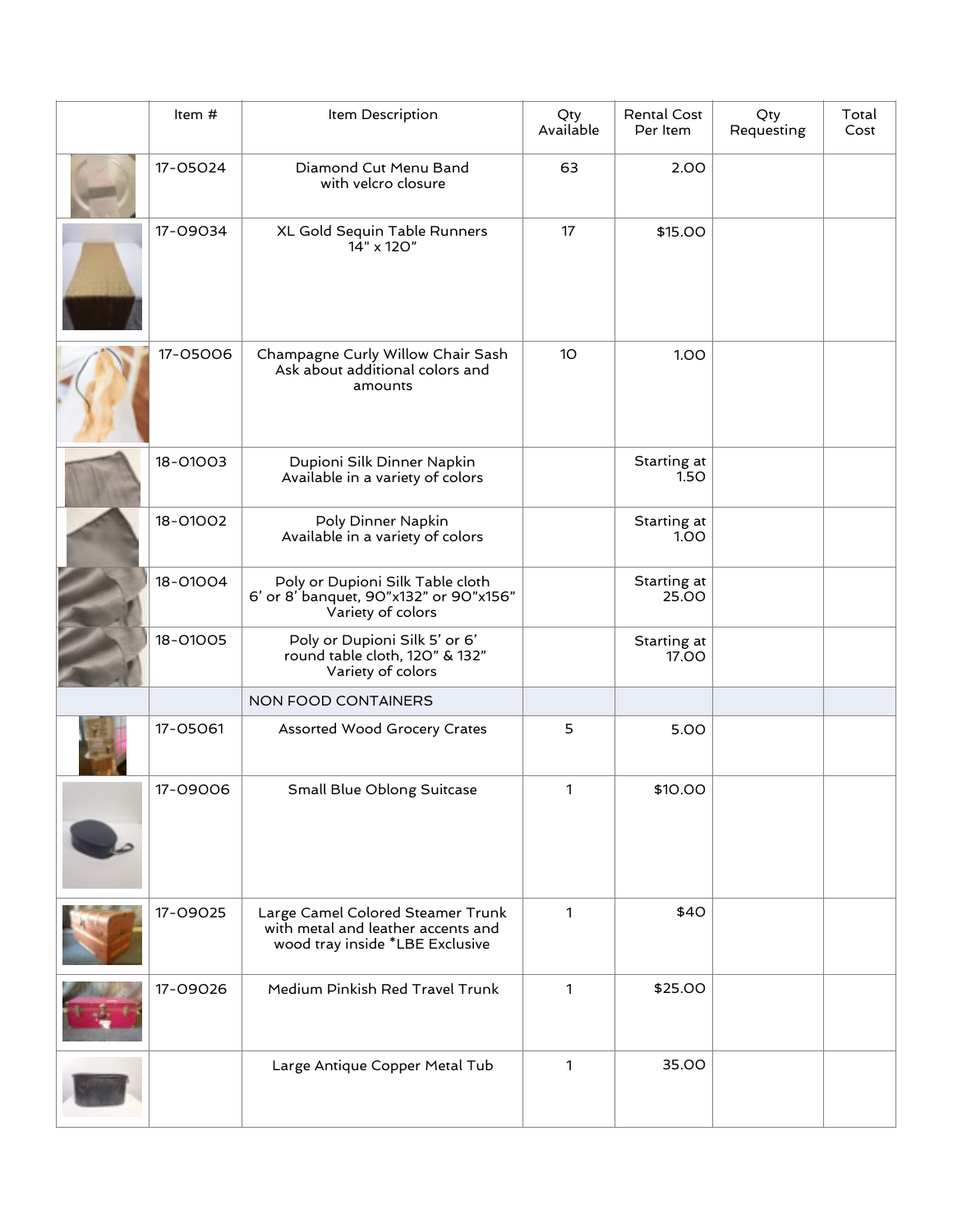|                                                                                  | Item #                           | Item Description                                                             |                | Rental Cost<br>Per Item | Qty<br>Requesting | Total<br>Cost |
|----------------------------------------------------------------------------------|----------------------------------|------------------------------------------------------------------------------|----------------|-------------------------|-------------------|---------------|
|                                                                                  | 17-05095                         | Vintage Fluer Box                                                            | 1              | 5.00                    |                   |               |
|                                                                                  | 17-05064<br>Wire Basket - Medium |                                                                              | $\mathbf{1}$   | 5.00                    |                   |               |
|                                                                                  | 17-05047                         | Picnic Baskets                                                               | $\overline{2}$ | 5.00                    |                   |               |
|                                                                                  | 17-05048                         | Wine Box (no lid)                                                            | $\mathbf{1}$   | 25.00                   |                   |               |
|                                                                                  | 17-05109                         | Set of Assorted Hat Boxes<br>1 medium round, 1 large round, 1<br>rectangular | 1 set          | 15.00                   |                   |               |
|                                                                                  |                                  | BAR DECOR, FOOD & BEVERAGE<br><b>ITEMS</b>                                   |                |                         |                   |               |
|                                                                                  | 18-02001                         | Gold Toned Silverware Set<br>knife, fork, spoon per set                      | 120 sets       | 3.00                    |                   |               |
| 17-09029<br><b>Assorted Colored Antique Glass</b><br>Goblets, about 30 in a case |                                  | 1 case                                                                       | 125.00         |                         |                   |               |
|                                                                                  | 17-05026                         | Wood Burl Cake Plate                                                         | $\mathbf{1}$   | 35.00                   |                   |               |
|                                                                                  | 17-09011                         | Small White Cake Plate with Eyelet<br>Trim                                   | $\mathbf{1}$   | \$10.00                 |                   |               |
|                                                                                  | 17-09012                         | Small White Cake Plate with Scalloped<br>Trim                                | $\mathbf{1}$   | \$10.00                 |                   |               |
|                                                                                  | 17-09013                         | Large White Cake Plate with Beaded<br>Trim                                   | $\mathbf{1}$   | \$15.00                 |                   |               |
|                                                                                  | 17-05062                         | What Happens Here - Bar Sign                                                 | 1              | 5.00                    |                   |               |
|                                                                                  | 17-09020                         | "Alaskan Microbrew Grrrrowlers" Bar<br>Sign, small and framed                | 1              | \$10                    |                   |               |
|                                                                                  | 17-05053                         | Small Dimpled Metal Beverage Tub                                             | 1              | 5.00                    |                   |               |
|                                                                                  | 17-05087                         | "Bar" Sign Corrugated Metal                                                  | 1              | 10.00                   |                   |               |
|                                                                                  | 10-08130                         | Indoor S'mores Roasting Kit<br>Sign, Glass chaffing dish, & sternos,         | 1              | 25.00                   |                   |               |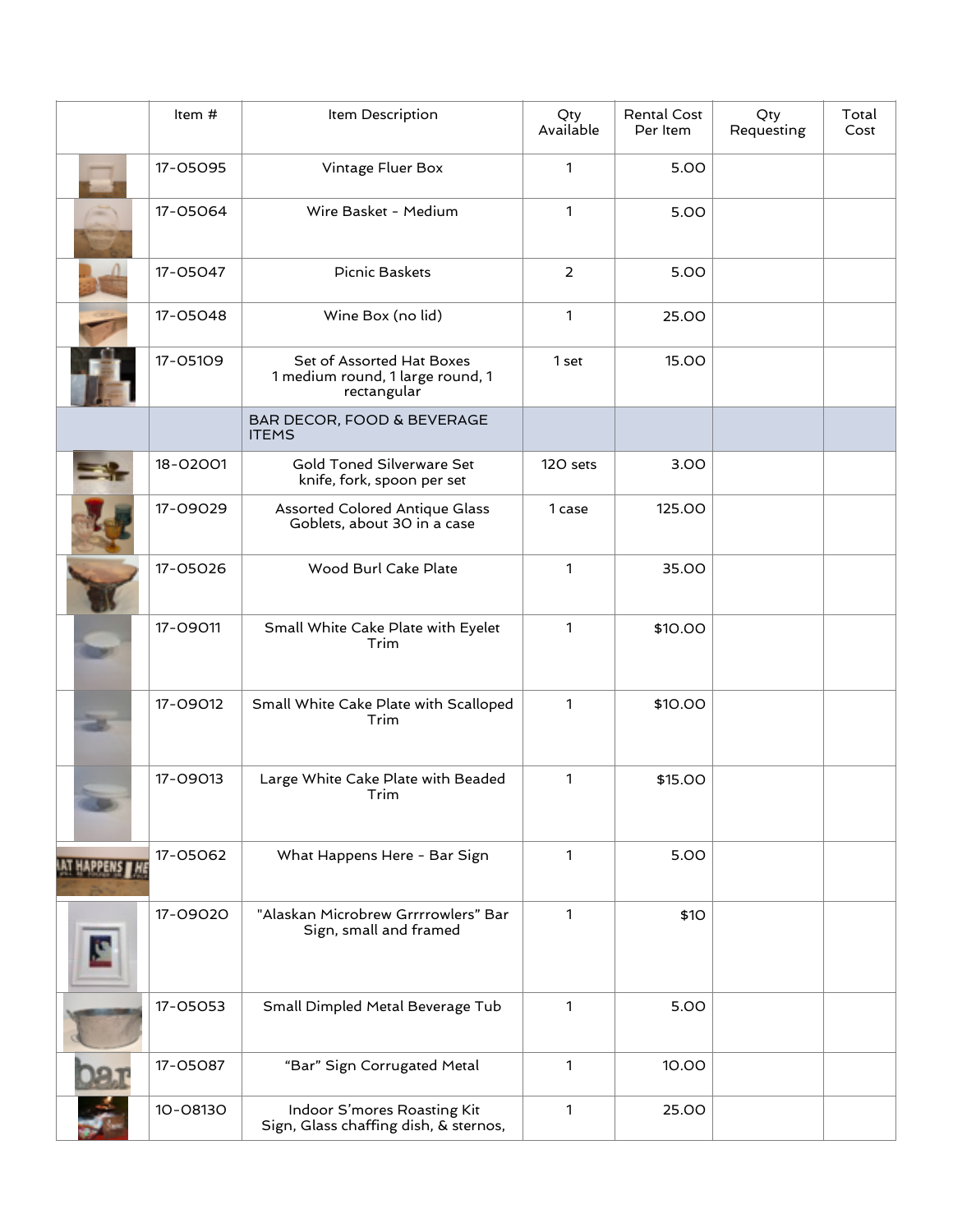| Item #                                              | Item Description                                             |                | Rental Cost<br>Per Item | Qty<br>Requesting | Total<br>Cost |
|-----------------------------------------------------|--------------------------------------------------------------|----------------|-------------------------|-------------------|---------------|
| 17-09042                                            | Large Metal Beverage Tub<br>11"x23"                          | $\mathbf{1}$   | 10.00                   |                   |               |
| 17-05119                                            | Medium Metal Beverage Tub<br>10"x16"                         | $\overline{2}$ | 5.00                    |                   |               |
| 17-09015<br>Vintage XL Glass Wine Jugs              |                                                              | 5              | \$10.00                 |                   |               |
|                                                     | VINTAGE SPORTING EQUIPMENT,<br><b>ALASKANA &amp; ANTLERS</b> |                |                         |                   |               |
| 17-05073                                            | Vintage Oar                                                  | $\mathbf{1}$   | 15.00                   |                   |               |
| 17-05075                                            | Vintage Wood Toboggan<br>56"x13.5"                           | 1              | 25.00                   |                   |               |
| 17-05076                                            | Vintage Adult Classic Wood Skis                              | $\mathbf{1}$   | 25.00                   |                   |               |
| 17-08143                                            | Leather Wrapped Binoculars on a<br>Silver Stand              | $\mathbf{1}$   | \$15.000                |                   |               |
| Bronze Monocular/ Telescope on<br>17-08145<br>Stand |                                                              | $\mathbf{1}$   | \$15.000                |                   |               |
| 17-08146                                            | Small Gold Compass                                           | $\mathbf{1}$   | \$10.00                 |                   |               |
| 17-05086                                            | Vintage Classic Children's Wood Skis<br>with Poles           | $\mathbf{1}$   | 25.00                   |                   |               |
| 17-05044                                            | Assorted Lot of Deer Antlers<br>1 set is about 14 antlers    |                |                         |                   |               |
| 17-05046                                            | Pair of Large Deer Antlers<br>*LBE Exclusive                 | 1 pair         | \$25.00                 |                   |               |
|                                                     | OTHER DECOR ITEMS                                            |                |                         |                   |               |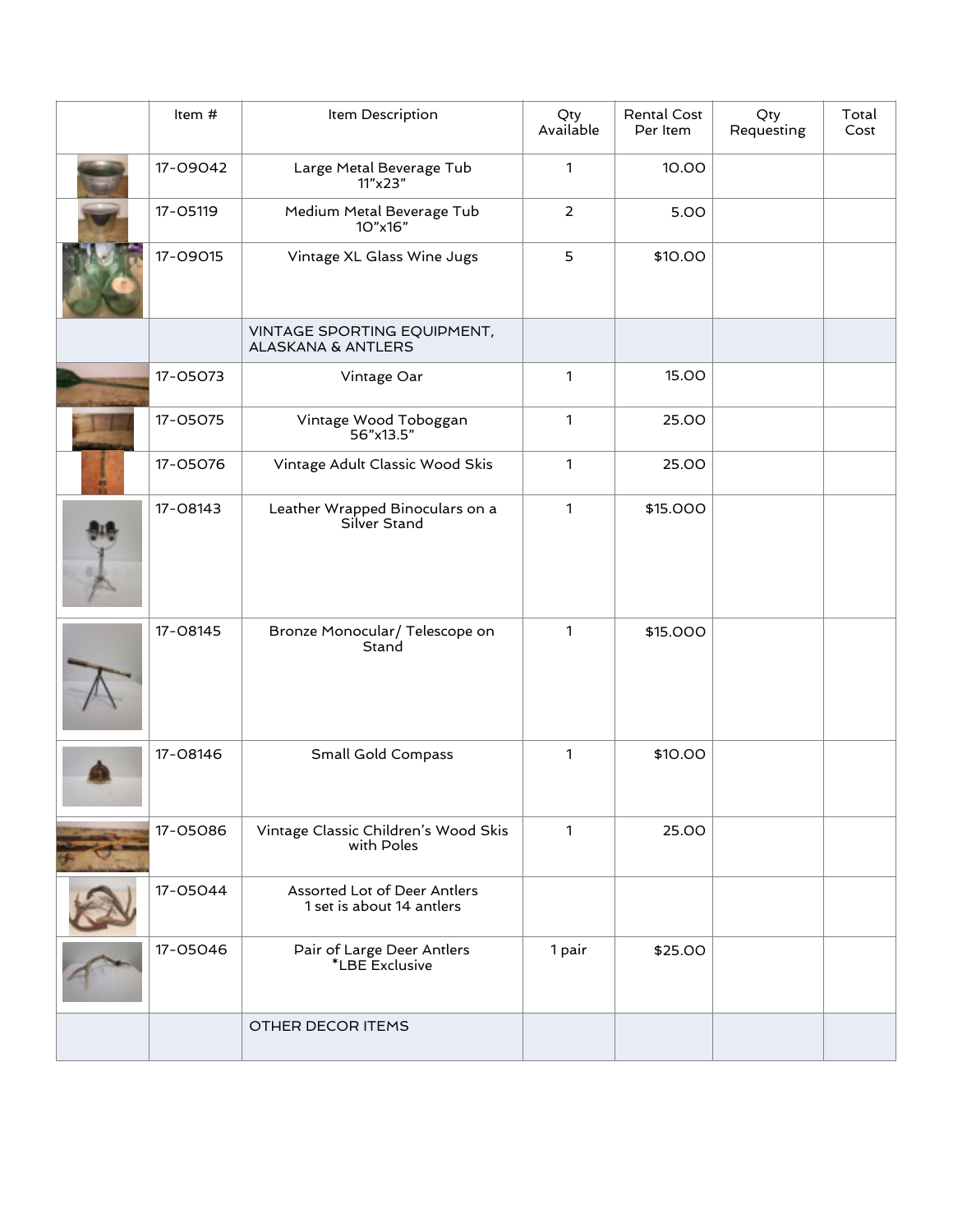| Item #                                                                                                      | Item Description                                                       | Qty<br>Available | Rental Cost<br>Per Item | Qty<br>Requesting | Total<br>Cost |
|-------------------------------------------------------------------------------------------------------------|------------------------------------------------------------------------|------------------|-------------------------|-------------------|---------------|
| 17-08147                                                                                                    | Wood Handled Spy Glass on Wood<br>Stand                                | $\mathbf{1}$     | \$8.00                  |                   |               |
| 17-09009                                                                                                    | Crystal Globes (assorted sizes)<br>Rented as a set                     | 1 set (5)        | \$25.00                 |                   |               |
|                                                                                                             | <b>GLOBES</b>                                                          |                  |                         |                   |               |
| 17-08133                                                                                                    | Large Blue Globe on Bronze Metal<br>Stand (larger then classroom size) | $\mathbf{1}$     | 15                      |                   |               |
| White Globe on Wood & Metal Stand<br>17-08135<br>(classroom size, but on stand)                             |                                                                        | $\mathbf{1}$     | \$15.00                 |                   |               |
| 17-09043                                                                                                    | Small Purple Globe on Brass Stand<br>(smaller than classroom size)     | 1                | 8.00                    |                   |               |
| 17-08137<br>Blue Globe Freesanding in Wood<br>Frame (fragile item)<br>16" diameter/ standard classroom size |                                                                        | $\mathbf{1}$     | \$15.00                 |                   |               |
| 17-09008                                                                                                    | XL Blue Globe Freestanding on Wood<br>Stand                            | 1                | \$50.00                 |                   |               |
| 17-08138                                                                                                    | Mini Globes                                                            | $\overline{4}$   | \$5.00 each             |                   |               |
| 17-09003                                                                                                    | "Explore" Mini Globe on Airplane<br>Stand                              | $\mathbf{1}$     | \$8.00                  |                   |               |
| 17-09004                                                                                                    | "Adventure Awaits" Mini Globe on<br><b>Black Stand</b>                 | 1                | \$8.00                  |                   |               |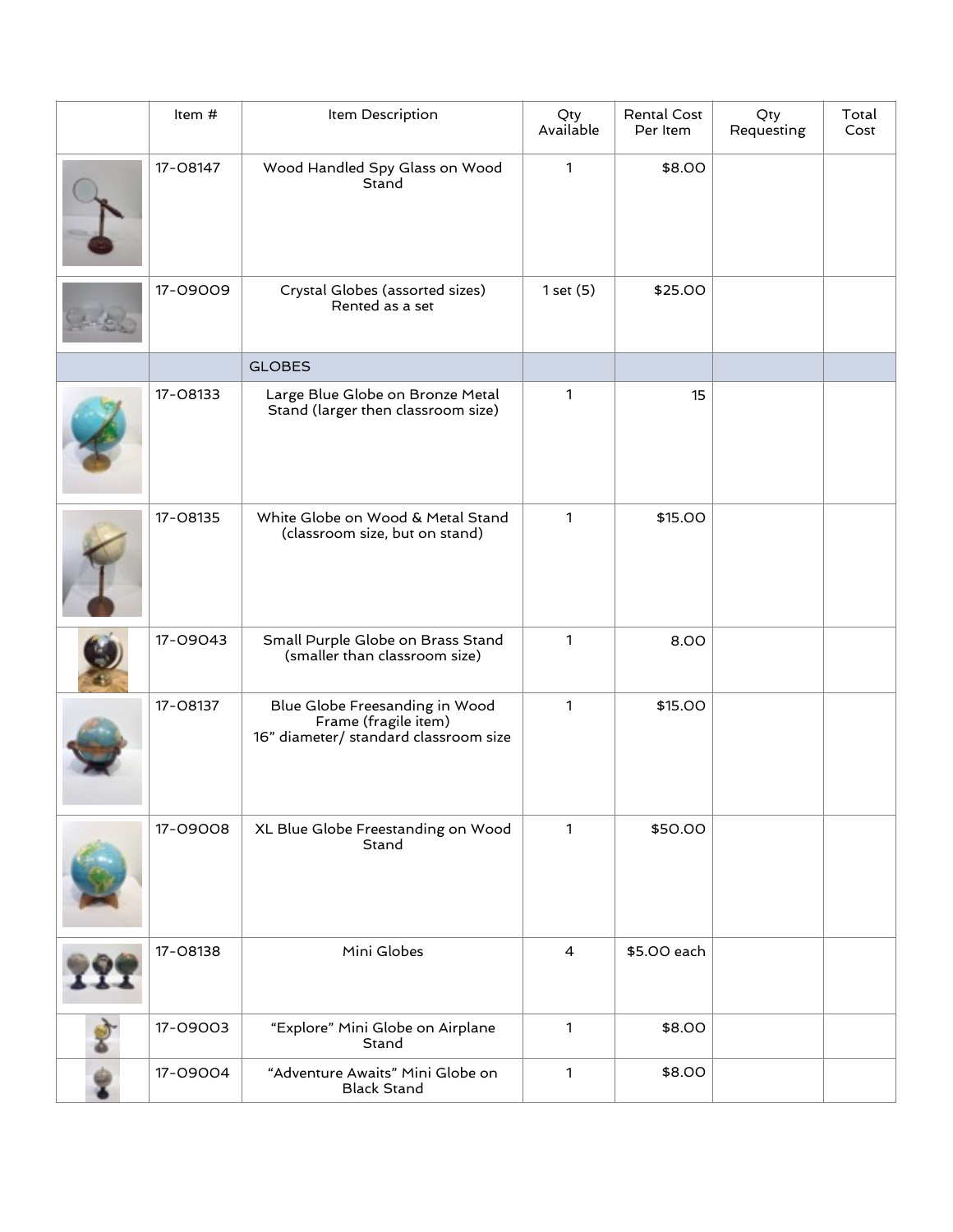|                                      | Item #                            | Item Description                                                                                                           | Qty<br>Available | Rental Cost<br>Per Item | Qty<br>Requesting | Total<br>Cost |
|--------------------------------------|-----------------------------------|----------------------------------------------------------------------------------------------------------------------------|------------------|-------------------------|-------------------|---------------|
|                                      | 17-08139<br>Large Armillary Globe |                                                                                                                            | 1                | 8.00                    |                   |               |
|                                      | 17-08140<br>Small Armillary Globe |                                                                                                                            | 1                | 5.00                    |                   |               |
| 17-08141<br>Armillary Globe on Stand |                                   | 1                                                                                                                          | 8.00             |                         |                   |               |
|                                      |                                   | <b>CHARGERS</b>                                                                                                            |                  |                         |                   |               |
|                                      | 17-05097                          | Case of Silver Chargers<br>13" plastic resin, 32 to a case                                                                 | 6 cases          | 48.00                   |                   |               |
|                                      | 17-05101                          | Case of Gold Chargers<br>13" plastic resin, 32 to a case                                                                   | 6 cases          | <b>48.00</b>            |                   |               |
|                                      | 17-05106                          | Champagne Charger<br>13" plastic resin, per charger                                                                        |                  | 1.50                    |                   |               |
|                                      | 17-09031                          | Gold Beaded Hobnob Glass Charger<br>13" glass charger, per charger                                                         | 30               | 5.00                    |                   |               |
|                                      | 17-09030                          | Silver Beaded Hobnob Glass Charger<br>13" glass charger, per charger                                                       | 4                | 5.00                    |                   |               |
|                                      | 17-09027                          | Clear Glass Charger with Gold Rim<br>13" glass charger, per charger                                                        | 13               | 5.00                    |                   |               |
|                                      |                                   | <b>ENTERTAINMENT &amp; GAMES</b>                                                                                           |                  |                         |                   |               |
|                                      | 17-09047                          | Combo Pack of Yard Games<br>Corn Hole, Giant Jenga, ring toss,<br>croquet, jumbo playing cards, yardzee,<br>jumbo dominoes | 1 set            | 200.00                  |                   |               |
|                                      | 17-05122                          | Cigar Bar<br>wood cigar sign, containers and decor,<br>*provide your own cigars                                            | 1 set            | 75.00                   |                   |               |
|                                      | 17-05118                          | Giant Jenga                                                                                                                | 1                | 75.00                   |                   |               |
|                                      | 17-05125                          | <b>Ring Toss Game</b>                                                                                                      | 1                | 15.00                   |                   |               |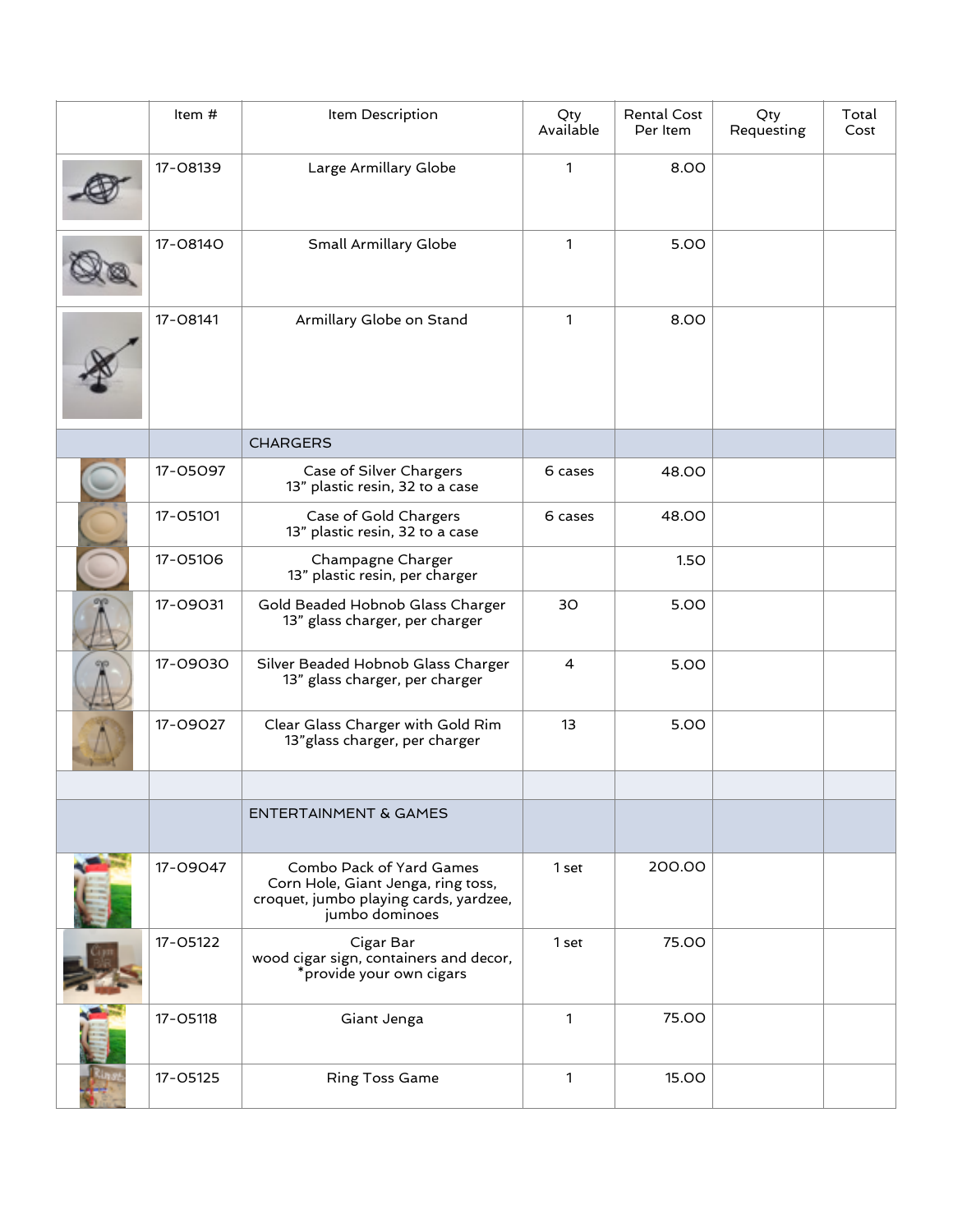|                                   | Item #                                                                        | Item Description                                                                             | Qty<br>Available | Rental Cost<br>Per Item | Qty<br>Requesting | Total<br>Cost |
|-----------------------------------|-------------------------------------------------------------------------------|----------------------------------------------------------------------------------------------|------------------|-------------------------|-------------------|---------------|
|                                   | 18-06001                                                                      | Corn Hole w/ Mountain Design, Navy<br>& Grey Bags                                            | $1$ (set)        | 75.00                   |                   |               |
|                                   | 17-05126                                                                      | Croquet Set                                                                                  | $\mathbf{1}$     | 20.00                   |                   |               |
|                                   | 17-08127                                                                      | Jumbo Playing Cards                                                                          | 2 sets           | \$5.00                  |                   |               |
| <b>Giant Dominoes</b><br>17-08128 |                                                                               | $\mathbf{1}$                                                                                 | 10.00            |                         |                   |               |
|                                   | 17-08129                                                                      | Giant Yardzee Set<br>Large dice with chalkboard for keeping<br>score                         |                  | \$25.00                 |                   |               |
|                                   |                                                                               |                                                                                              |                  |                         |                   |               |
|                                   |                                                                               | <b>FUR COATS</b>                                                                             |                  |                         |                   |               |
|                                   | 17-09022                                                                      | Genuine Silver Fox Fur Coat<br>size large, waist length<br>*LBE Exclusive                    |                  | 100.00                  |                   |               |
|                                   | 17-09023                                                                      | Faux Mink Coat with Hood<br>size large, thigh length<br>*LBE Exclusive                       | $\mathbf{1}$     | 100.00                  |                   |               |
|                                   | 17-09024<br><b>Genuine Mink Stole</b><br>one size fits most<br>*LBE Exclusive |                                                                                              | 1                | 50.00                   |                   |               |
|                                   |                                                                               | <b>OTHER ITEMS</b>                                                                           |                  |                         |                   |               |
|                                   |                                                                               |                                                                                              |                  |                         |                   |               |
|                                   |                                                                               |                                                                                              |                  |                         |                   |               |
|                                   |                                                                               |                                                                                              |                  |                         |                   |               |
|                                   |                                                                               | <b>GRAND TOTAL:</b><br>grand total must meet a minimum of<br>\$250.00 to rent to non clients |                  |                         |                   |               |

HOW TO RENT:

1. Fill this form out completely, to include reading, initialing and signing the attached rental agreement below. Email completed form to your planner or [info@laboumevents.com](mailto:info@laboumevents.com).

- 2. Our team will check availability of the above items and respond with a quote
- 3. Pay the rental cost in full and arrange for either pick up during the week before your event and return the week after your event, or delivery from our team. \*Delivery is not included and is an additional cost.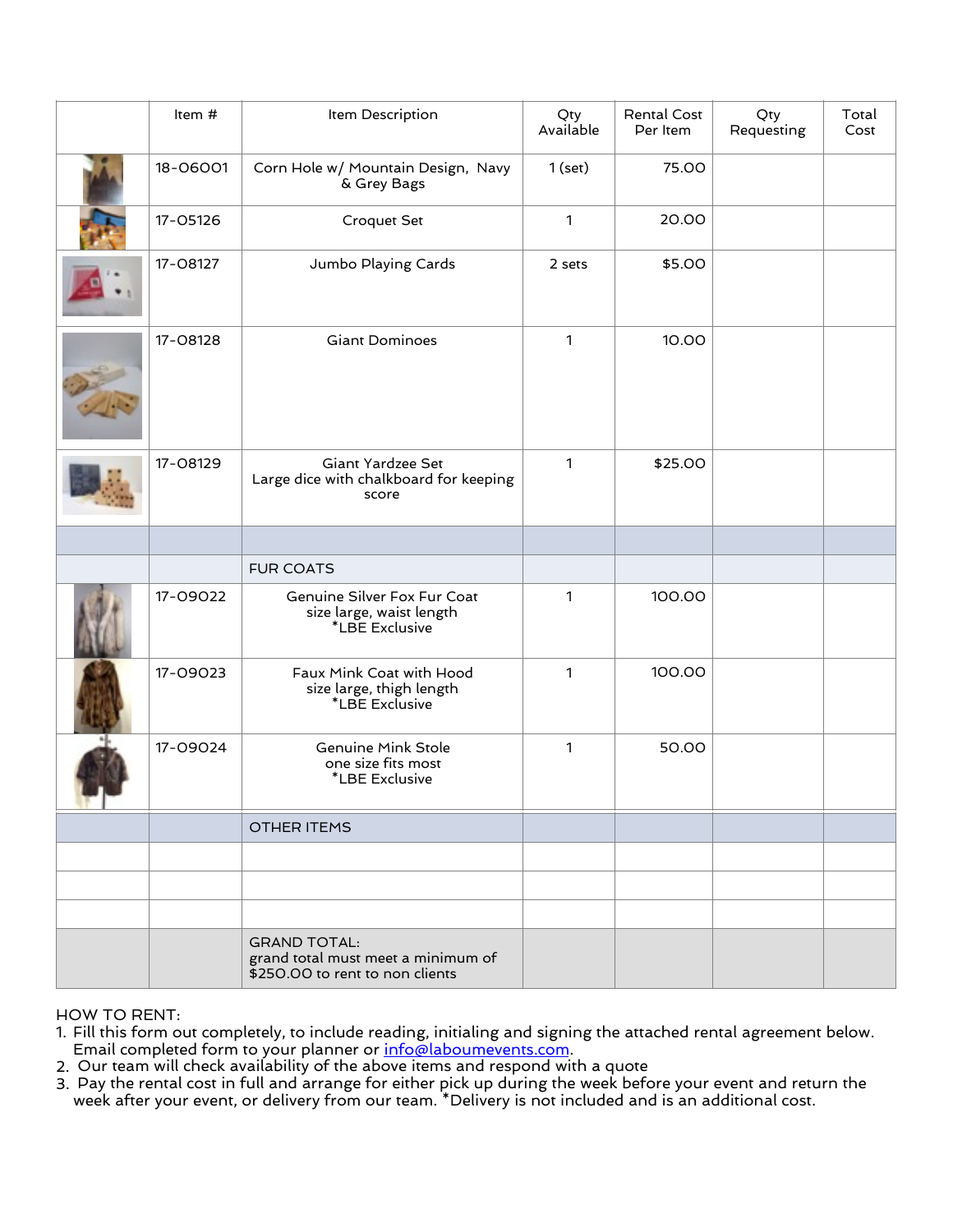# LA BOUM EVENTS RENTALS AGREEMENT SECTION 907-952-5982 | [info@laboumevents.com](mailto:info@laboumevents.com)

#### ABOUT

Our rentals are vintage and one of a kind eclectic decor for adding style to your Alaskan event. Our rentals are a division of La Boum Events [www.LaBoumEvents.com,](http://www.LaBoumEvents.com) Alaska's premiere event planning and design company.

## RENTAL CREDITS

Rental credits can be used toward any of our rental items that we own. Credit cannot be applied to subcontracted rentals, table linens, chair covers, cleaning fees or delivery fees.

## CLIENT EXCLUSIVE

At this time we are only renting to clients of La Boum Events.

## PRICING/ QUANTITIES UPDATES:

Rental prices and quantities available are subject to change without notice for quotes. Price Quotes are valid for 7 days. Lock in pricing and quantities with a signed contract and payment in full.

#### DELIVERY

Delivery is required on select items and is not included in the rental price. Continue through the checkout process and we will follow up with a delivery cost estimate. Deliveries within Anchorage are \$200.00. Outside of Anchorage our deliver fee is \$200 plus \$100.00 per hour. I have read and understand \_\_\_\_\_\_ (initial here)

#### PICK UP AND DROP OFF

For pick up and drop off, clients will need to schedule a pick up/drop off time on Tuesday or Thursday between 10:00AM and 4:00PM at our Palmer location. I have read and understand \_\_\_\_\_\_ (initial here)

#### RETURN IN LIKE CONDITION/CLEANING

All decor items must be returned in like condition. A minimum \$250.00 refundable damage deposit will be charged at time of rental. If any rentals are lost, destroyed, or damaged, you agree to pay the full replacement or repair value of each item, which is typically 3xs the rental amount or more. I have read and understand \_\_\_\_\_\_ (initial here)

Food and beverage dishes must be returned cleaned. Post-cleaning fees will apply at \$40.00 per hour. I have read and understand \_\_\_\_\_\_ (initial here)

These fees will be first applied to the refundable damage deposit and then billed accordingly. We reserve the right to increase the refundable damage deposit based on our assessment of risk and amount of rental. I have read and understand \_\_\_\_\_\_ (initial here)

# RETURNED BROKEN, BRUISED OR LOST

If an item needs repair you will be charged the cost of repair. If the item is damaged beyond repair or lost, then you will be responsible for replacing the item, which is typically 3xs the rental amount or more. I have read and understand \_\_\_\_\_\_ (initial here)